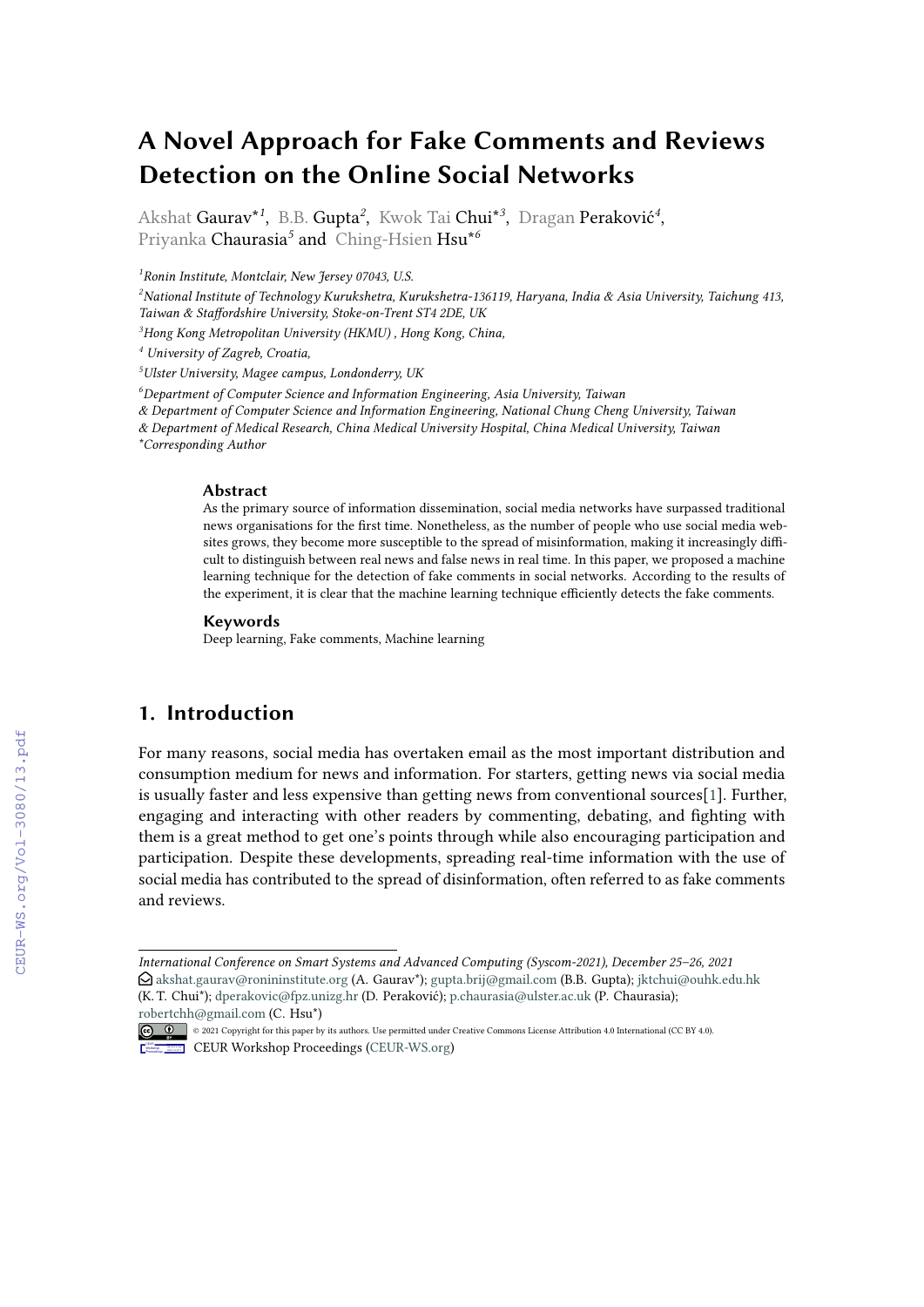Recommendations and feedback are becoming more important as internet communication technology advances. In today's world, people are increasingly relying on internet reviews to assist them make a purchasing choice. For company owners, internet comments are a way to develop and better their enterprises. Product enhancements may be made based on user input via online comments. However, internet remarks are not always honest, and false online comments are common [\[2\]](#page-3-0). There are company owners that will pay for nice or poor evaluations regarding their rivals' items to be written. Consumers are misled by these phoney reviews and end up purchasing inferior goods because of it. Both consumers and sellers depend on honest evaluations to guide their purchasing choices, and false testimonials may have a significant impact on both. Innocent clients may suffer financial losses as a result of this. As a result, many people are interested in learning how to spot fake comments. Most shopping websites, on the other hand, have solely addressed the issue of negative ratings and comments. As a result, the detection of false reviews is critical in both corporate and academic settings[\[3\]](#page-3-1).

#### **2. Related Work**

Several academics have offered a number of methods for identifying various cyber threats [\[4,](#page-4-0) [5,](#page-4-1) [6,](#page-4-2) [7,](#page-4-3) [8\]](#page-4-4) as well as phoney reviews and comments[\[9,](#page-4-5) [10\]](#page-4-6). In this part, we discuss some of the most extensively used fraudulent review and comment detection techniques.

There are a number of popular social networking sites, like Facebook and Twitter, that are used by internet users to obtain information on the World Wide Web[\[11\]](#page-4-7). Spammers and hackers who transmit harmful depicted objects in the form of spam through social networking platforms are examples of content protection[\[12,](#page-4-8) [13\]](#page-4-9).

Online social networking has developed as one of the most popular methods to exchange information and communicate with others in the course of everyday life. Online social networking is a fun and convenient way to meet new people and keep in touch with old friends. There are, however, worries about user privacy and account security. During events, people use social media sites like Twitter and Facebook to disseminate false information. Author in [\[14\]](#page-4-10) presented a method to identify phoney accounts by studying the features of dangerous information that spreads in real-time. Fake profiles are created by stealing the personal information of a real user and utilising that information to establish a new profile. As time goes on, the profile gets hacked such that it may send friend requests to a friend of the original account holder. The suggested method outlines our chrome extension-based architecture for detecting bogus Twitter accounts by examining several attributes.

Web applications are automatically scanned for XSS attack vectors using XSS-explorer, a universal and automated server-side flexible framework proposed by the author in [\[8\]](#page-4-4). Extensive XSS attack investigations are generated for each web application's injection locations, which may be explored using the built-in XSS-explorer tool. This strategy relies on approaches that allow for the accurate filling of injection locations in forms with relevant information. Identification of these points allows us to search for every possible web page of the application, allowing us to look for more attack vectors and speeding up the process of finding them.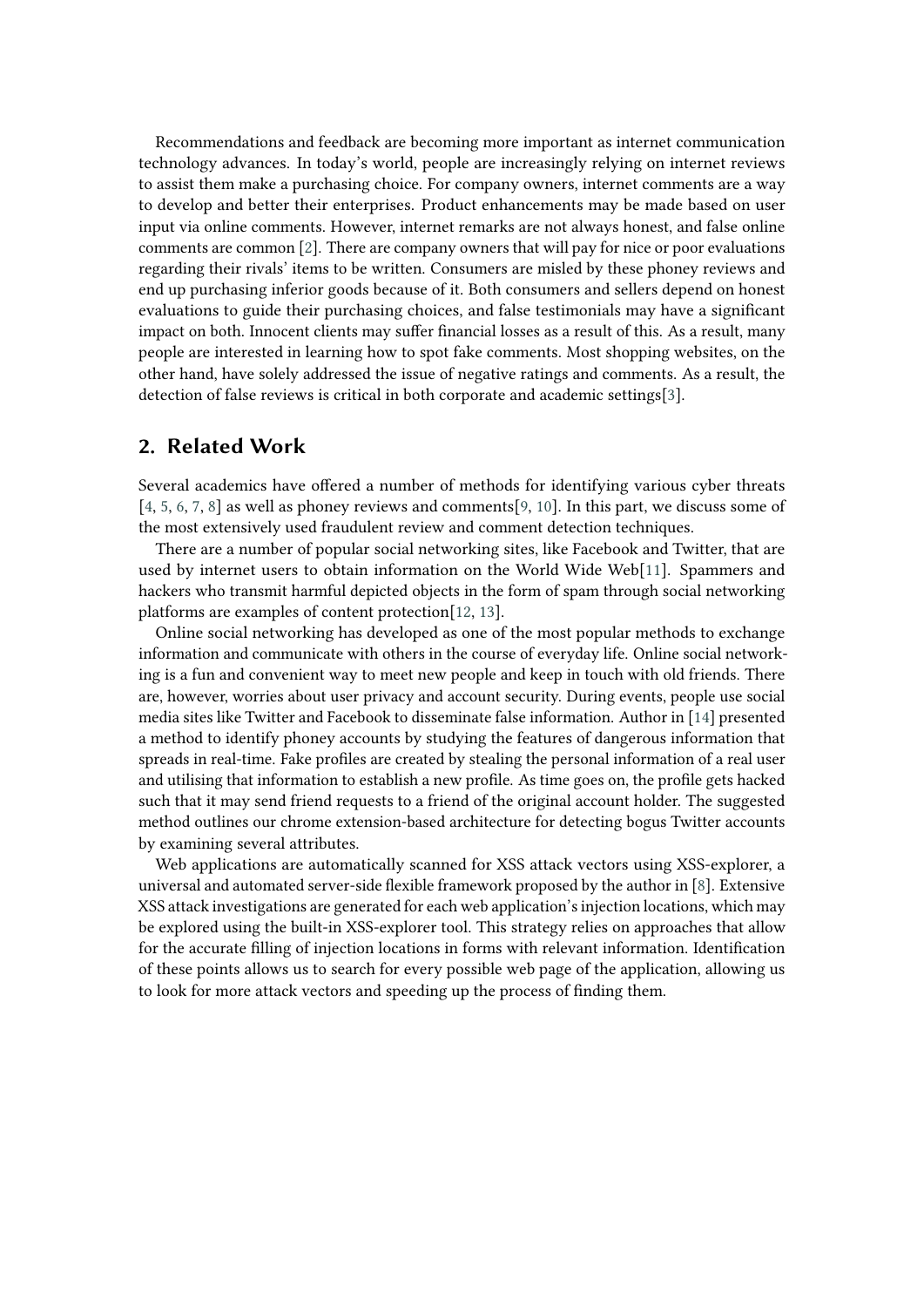#### **3. Setup**

The suggested method uses six core machine learning techniques to identify bogus news. Tokenization and stop phrasing are the first steps in the recommended technique. Stastical approaches are used to assess the performance of each ML methodology.

It might take a long time and be difficult to determine if a remark is real or not. Because of this, a previously gathered and recognised dataset of bogus news was deployed. We drew inspiration for our project from the Kaggle database. The dataset includes a header, title and text columns, as well as a fake/real comment item flag.

It is necessary to remove stop words from text before adding it into machine learning models. Our models will perform better if we can use these methods to find and optimise the most relevant terms. There are a lot of useless words and strange characters in our datasets since we utilise real-world news items. Our data collection was simplified as a consequence of the removal of these extraneous characters. Stop words are removed as the last step in preprocessing. They were thus omitted from all of our testing due to the potential for excessive noise they would have generated.

In the last section, we used machine learning models to pre-process the data. In order to get over this limitation, we employ a counter vectorized to translate the text data into vector form. Finally, we evaluate the performance of multiple machine learning models using statistical techniques.

## **4. Results and Disscusion**

It is possible to improve the classification accuracy of various techniques by varying the quantity of labelled data used in training . When just a tenth of the labelled data is utilised, the suggested detection methods demonstrate an improvement in performance of up to three percent, while simultaneously improving the accuracy and lowering the false postive. After extracting and transforming the undesired content using tokenization algorithms. Following that, we trained distinct models using machine learning techniques. The performance of these machine learning models is evaluated using following eqations, and result is represented in figure 1.

$$
Accuracy = \frac{\delta_P + \delta_N}{\delta_P + \delta_N + \delta'_P + \delta'_N}
$$
 (1)

$$
Racall = \frac{\delta_P}{\delta_P + \delta'_N} \tag{2}
$$

$$
Precision = \frac{\delta_P}{\delta_P + \delta'_P}
$$
\n(3)

$$
F1 - Score = 2 \times \frac{\delta P \times \delta R}{\delta P + \delta R}
$$
\n(4)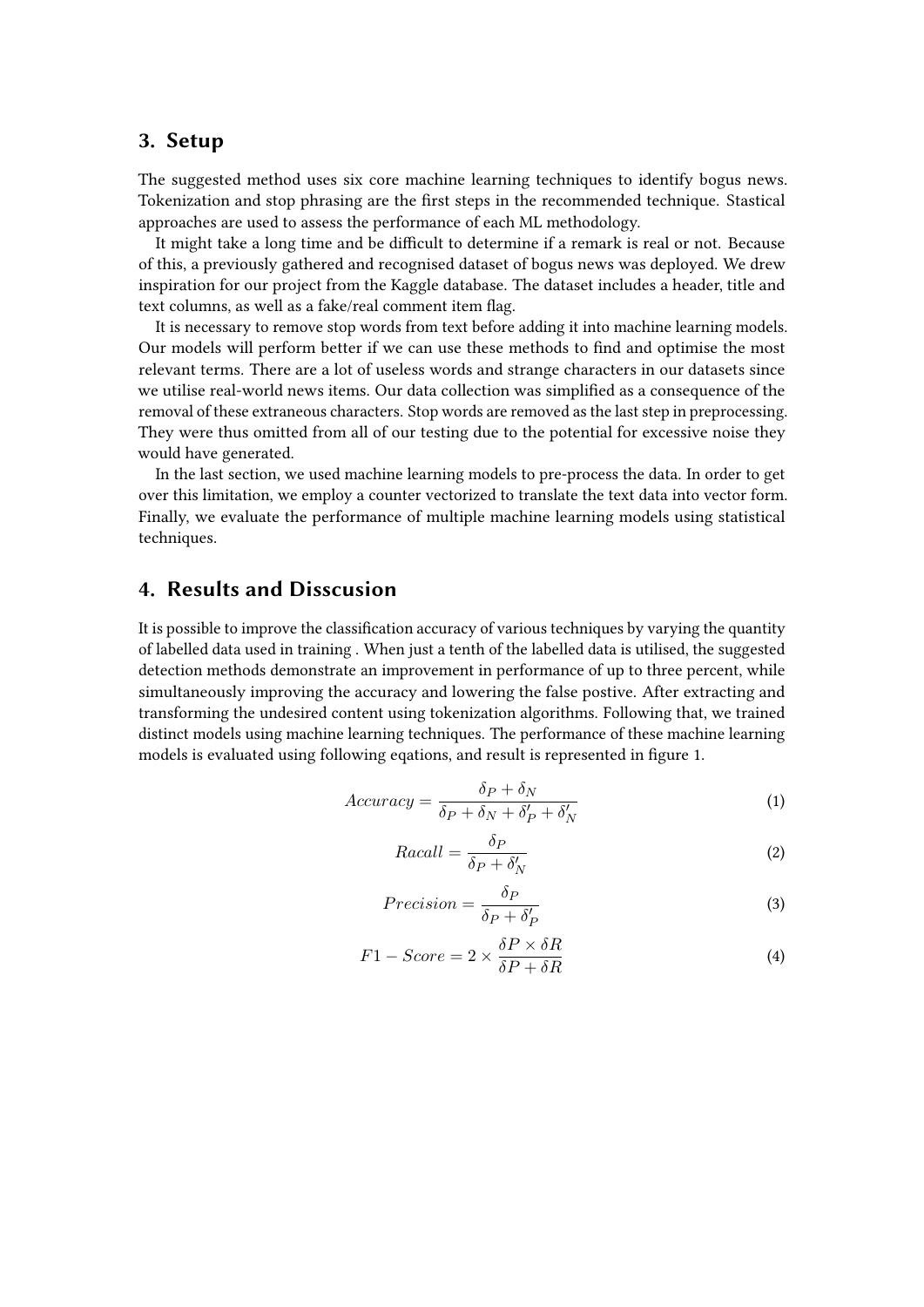

**Figure 1:** Statistical Parameters Calculation

## **5. Conclusion**

We examined social media reviews and comments in this research and created a novel approach for detecting fraudulent reviews and comments. We used machine learning technologies to identify fake reviews and comments. To show our system's usefulness and efficiency, we compared it to a variety of other temporal outlier detection approaches. Detecting fraudulent reviews using review data involves various challenges. Our study could not conclusively establish when a product is most likely to be the subject of fake reviews and comments, which is an exciting topic for more research.

## **References**

- [1] K. Kumari, Online social media threat and it's solution, Insights2Techinfo (2021) 1.
- <span id="page-3-0"></span>[2] H. Deng, L. Zhao, N. Luo, Y. Liu, G. Guo, X. Wang, Z. Tan, S. Wang, F. Zhou, Semisupervised learning based fake review detection, in: 2017 IEEE International Symposium on Parallel and Distributed Processing with Applications and 2017 IEEE International Conference on Ubiquitous Computing and Communications (ISPA/IUCC), IEEE, 2017, pp. 1278–1280.
- <span id="page-3-1"></span>[3] W. Liu, J. He, S. Han, F. Cai, Z. Yang, N. Zhu, A method for the detection of fake reviews based on temporal features of reviews and comments, IEEE Engineering Management Review 47 (2019) 67–79.